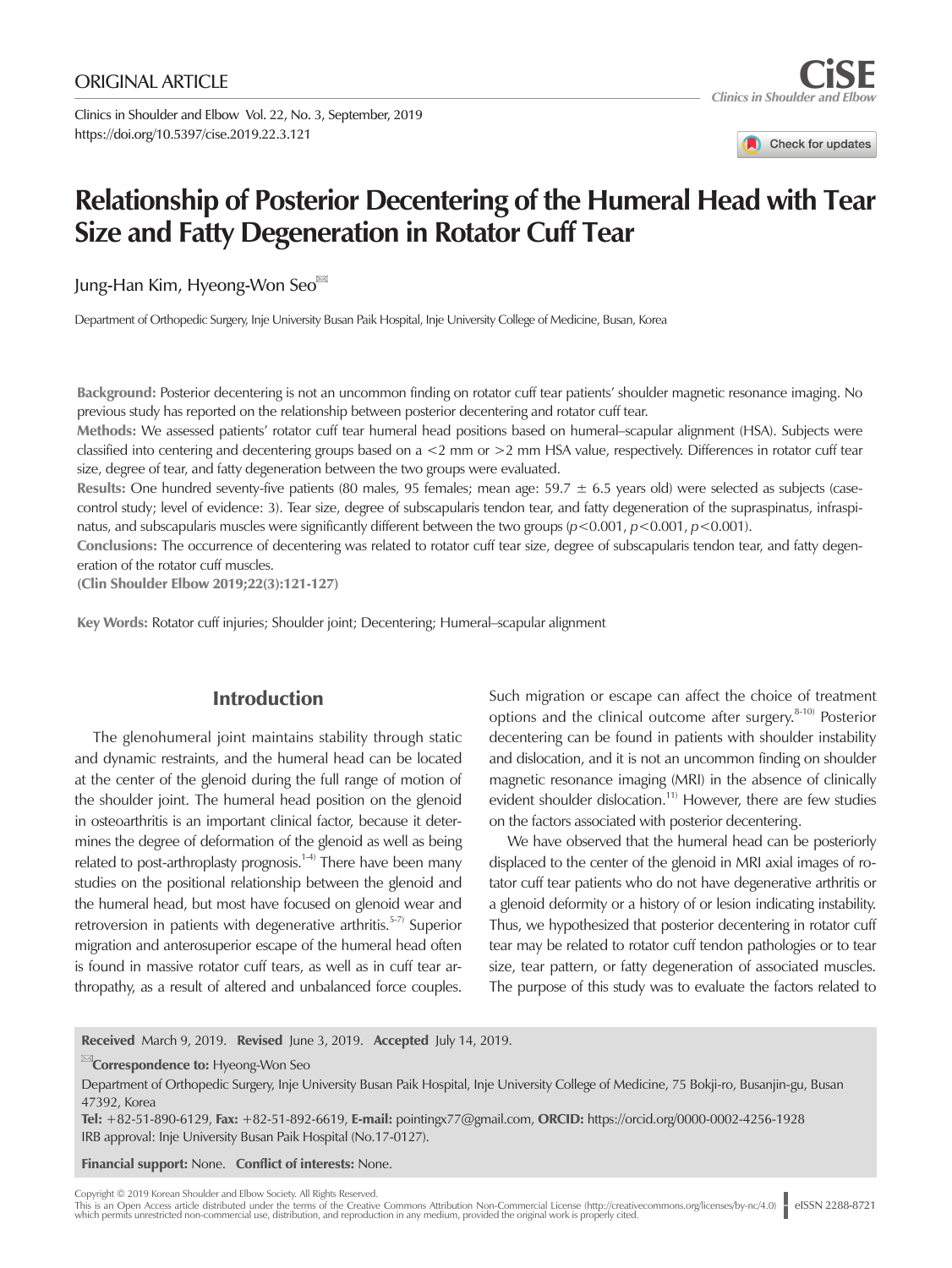posterior decentering in rotator cuff tear patients.

## **Methods**

Approval for the study was obtained from the Institutional Review Board of Inje University Busan Paik Hospital (No. 17- 0127). Between January 2014 and June 2015, 244 patients underwent surgery for rotator cuff tear and were evaluated for inclusion in this study. All patients underwent surgical treatment only after initial adequate conservative treatment without symptomatic improvement. The subject inclusion criteria were: (1) 50 to 70 years old, (2) had undergone preoperative MRI at our institution within at least 1 month before their operation. The exclusion criteria were: (1) acute traumatic rotator cuff tear, (2) previous history of fractures or surgery on the affected shoulder, (3) arthritic changes of the glenohumeral joint on radiographic studies, (4) history of shoulder dislocation or instability, (5) lesions that might affect stability in MRI (e.g., Bankart lesion or superior labral tear from the anterior to the posterior lesion), (6) presence of posterior synovial hypertrophy $3,12)$  and (7) internal rotation of humeral head (Fig. 1).

## Image Acquisition from MRI

For indirect magnetic resonance (MR) arthrography, MR contrast material (gadobutrol, Gadavist; Bayer Schering Pharma, Berlin, Germany; 0.1 mmol/kg body weight) was injected intravenously. Patients were instructed to exercise their shoulders smoothly for 15 minutes, after which MRI were obtained by using a 3 T MRI system (Achieva 3.0 T TX; Philips Medical Systems, Best, Netherlands) with an eight-element phased-array shoulder coil. All scans were acquired with the patient in the supine position, the affected arm by the side, and the hand on the lateral aspect of the thigh. Initially, conventional two-dimensional (2D) MRI was performed, which was followed by threedimensional (3D) isotropic T1-weighted fast-spin-echo (FSE) imaging. Conventional 2D MRI consisted of axial, oblique coronal, and oblique sagittal fat-suppressed T1-weighted FSE sequences and oblique coronal and oblique sagittal T2-weighted FSE sequences. We performed the 3D isotropic, fat-suppressed, T1 weighted FSE (volumetric isotropic turbo spin-echo acquisition; Philips Medical Systems) sequence with a 0.5 mm thickness in the oblique coronal plane. The source data were reformatted into axial and oblique sagittal planes with a 1 mm thickness. Post-processing was performed by a technologist at the imaging workstation immediately after MRI; the time required for image reformation was approximately 1 minute.

## Measurement of Humeral Rotation and Posterior Displacement of the Humeral Head

Because internal rotation of the humeral head can cause posterior centering, we evaluated the rotation of the humerus but excluded internal rotation groups. Updegrove et al.,<sup>13)</sup> measured humeral rotation by using the following method. First, the axial sequence of an MRI scan was reviewed to determine the most proximal slice showing a definitive outline of the bicipital groove. Then, a circle that best fits the outline of the articular surface of the humeral head was drawn. Two linear lines were drawn through the center of the circle: one along the sagittal plane and the other toward the bicipital groove. The angle between the two lines was measured and recorded as the "humeral rotation". If the bicipital groove was located lateral to the sagittal humeral head centerline, the humerus was designated as "externally rotated" and was assigned a positive angle value. If the bicipital groove was medial to the sagittal humeral head centerline, the



**Fig. 1.** Flow chart of subject selection and classification.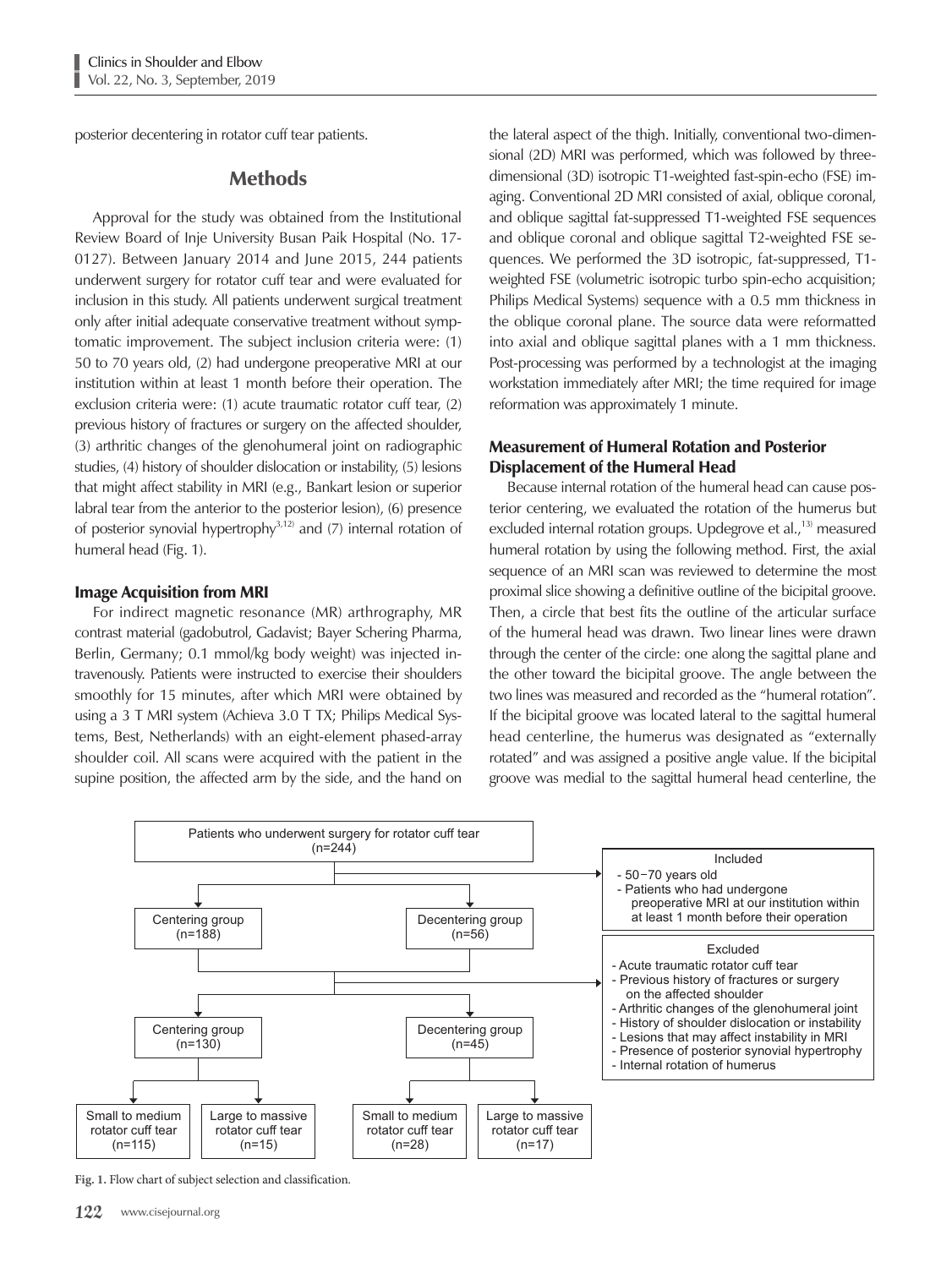humerus was designated as "internally rotated" and was given a negative angle value (Fig.  $2$ ).<sup>13)</sup>

A T2-weighted axial view from shoulder MRI was used to measure the humeral–scapular alignment (HSA) at the glenoid center position, with the glenoid center position being confirmed in the sagittal view. To measure the humeral head centering in this image accurately, image measuring software (Rhinoceros 6; McNeel, Seattle, WA, USA) was used. Briefly, the articular surface of the humeral head was assumed to be part of one circle,<sup>14)</sup> and two points were assigned to the articular surface while one point was assigned to the greater tuberosity area. A circle with the best fit to the humeral head passing these three points was obtained, and after obtaining the best-fit circle, the center of the circle was determined. Next, the HSA, which was the distance between the center of the circle and the line passing through the scapular axis, was determined (Fig. 3). $^{6}$ 

Two orthopedic surgeons, with specialization in the shoulder, took measurements twice at two-week intervals and the results were used to determine interobserver and intraobserver reliability. Based on the position of the humeral head, the patient was classified into either the decentering group or the centering group based on a HAS of 2 mm, as described by Yun et al.<sup>15)</sup> (centering group: HSA  $\leq$ 2 mm, 130 patients; decentering group: HSA >2 mm, 45 patients) (Table 1).



**Fig. 2.** Measurement of humeral head rotation.



**Fig. 3.** Measurement of the humeral head center (humeral–scapular alignment [HSA]) by determining the distance between the center of the circle and the line passing through the scapular axis.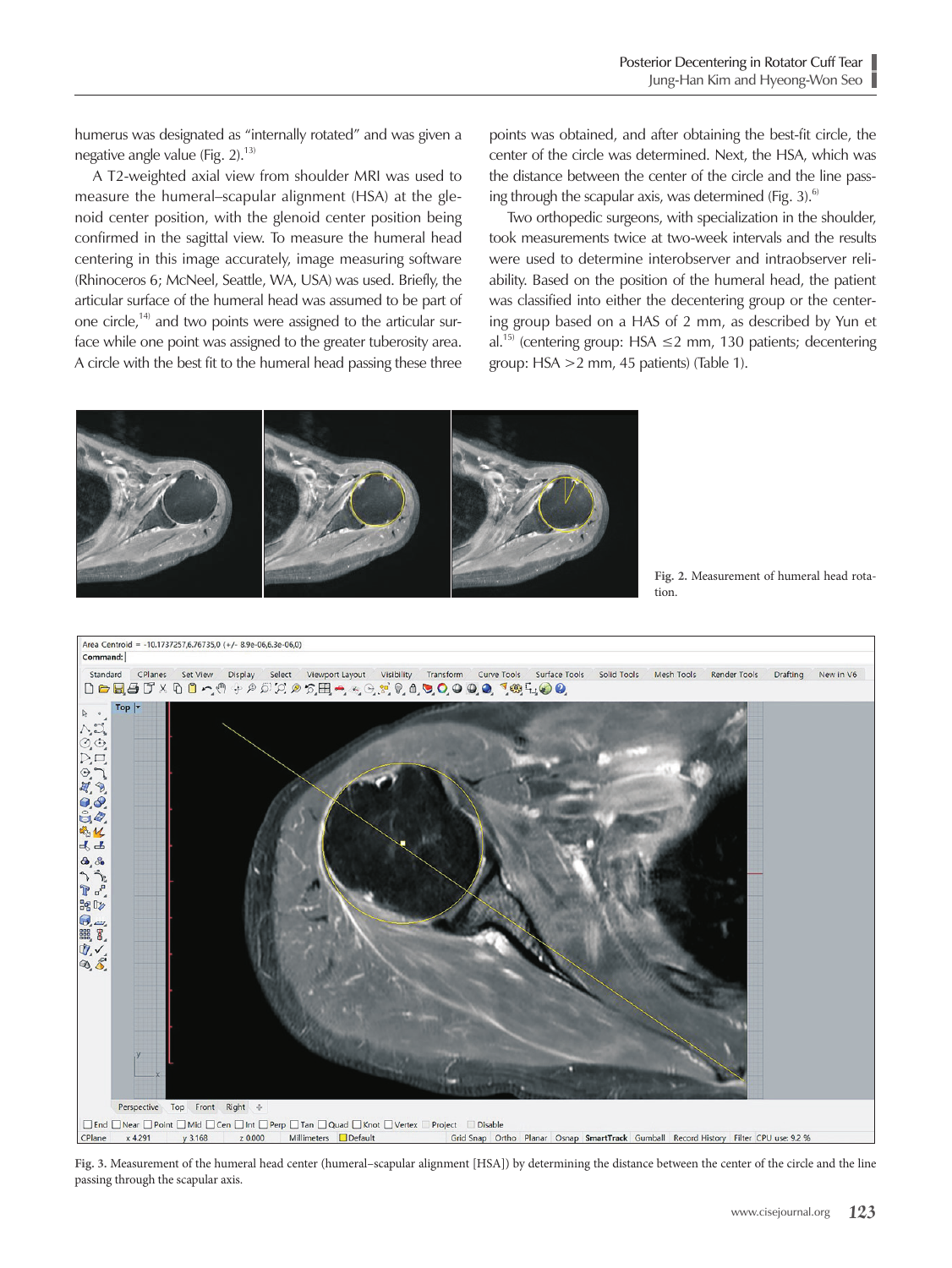#### **Table 1.** Demographic Data of Patient Groups

| Variable                  | Centering<br>group | Decentering<br>group | $p$ -value |
|---------------------------|--------------------|----------------------|------------|
| Number of patients        | 130                | 45                   |            |
| Dominant arm              | 83 (63.8)          | 30(66.7)             | 0.201      |
| Sex, male/female          | 64/66              | 16/29                | 0.235      |
| Age $(yr)$                | $59.6 + 6.4$       | $60.9 + 7.0$         | 0.300      |
| Symptom duration (mo)     | $17.4 + 8.1$       | $19.1 + 9.2$         | 0.421      |
| Humeral head rotation (°) | $20.2 + 5.3$       | $20.8 + 8.5$         | 0.581      |

Values are presented as number only, number (%), or mean ± standard deviation.

#### Tear Characteristics and Fatty Degeneration of Muscles

From preoperative shoulder MRI, additional data regarding tear size, tear degree, and fatty degeneration of the rotator cuff muscle were collected to evaluate the relationship between decentering and rotator cuff tear. Tear size was evaluated by measuring the mediolateral dimension of the tear; the highest value was selected and the subjects were categorized into four groups: small (<1 cm), medium ( $\ge$ 1 cm and <3 cm), large ( $\ge$ 3 cm and  $<$ 5 cm), and massive ( $\geq$ 5 cm). The degree of tear was classified as a full-thickness tear, a partial-thickness tear, or intact. The degree of subscapularis tear was classified using a modification of the Yoo and Rhee classification<sup>16</sup>: Grade 1: Yoo and Rhee classification 1 and 2a, Grade 2: Yoo and Rhee classification 2b, and Grade 3: Yoo and Rhee classification 3, 4, and 5. In addition, the degree of fatty degeneration of the rotator cuff musculature was examined. Grade 1 indicated some fatty streak, grade 2 indicated fatty streak of no more than 50% of the muscle, grade 3 indicated fat equal to the muscle, and grade 4 indicated fat content more than 50% of the muscle. If the degree of fat infiltration varied within the rotator cuff muscle, the highest observed grade was used to assign a grade.<sup>17)</sup>

### Statistical Analysis

Statistical analysis was performed using IBM SPSS ver. 24.0 (IBM Corp., Armonk, NY, USA). The ANOVA was used to analyze the difference in demographic factors between the groups. Student's t-test was used for continuous variables and the Mann–Whitney U-test for non-normal distributions. Categorical variables were tested using the  $\chi^2$  or Fisher's exact tests. The reliability of the measurements of the radiologic parameters was expressed as an intraclass correlation coefficient (ICC). The ICCs for intraobserver reliability for all measurements (HSA and tear size) were 0.84 and 0.89, respectively, in MRI. In addition, the HSA and tear size ICCs for interobserver reliability were 0.81 and 0.84, respectively, in MRI. All test results were assigned a 95% confidence level. The level of statistical significance was set at *p*<0.05.

| able 2. Comparison of Centering and Decentering Groups of Patients |                             |                              |             |  |  |
|--------------------------------------------------------------------|-----------------------------|------------------------------|-------------|--|--|
| Variable                                                           | Centering<br>$group(n=130)$ | Decentering<br>$group(n=45)$ | $p$ -value  |  |  |
| Tear dimension (mm)                                                | $16.6 \pm 11.8$             | $25.0 \pm 11.8$              | $< 0.001*$  |  |  |
| Tear size <sup>†</sup>                                             |                             |                              | 0.006       |  |  |
| Small to medium                                                    | 115(88.5)                   | 28 (62.2)                    |             |  |  |
| Large to massive                                                   | 15(11.5)                    | 17(37.8)                     |             |  |  |
| HSA (mm)                                                           | $0.73 \pm 0.49$             | $3.84 \pm 2.00$              | $< 0.001*$  |  |  |
| Degree of cuff lesion                                              |                             |                              |             |  |  |
| Supraspinatus                                                      |                             |                              | 0.356       |  |  |
| FT tear                                                            | 91(70.0)                    | 36(80.0)                     |             |  |  |
| PT tear                                                            | 37(28.5)                    | 9(20.0)                      |             |  |  |
| Intact                                                             | 2(1.5)                      | 0(0)                         |             |  |  |
| Infraspinatus                                                      |                             |                              | $0.023*$    |  |  |
| FT tear                                                            | 19(14.6)                    | 15(33.3)                     |             |  |  |
| PT tear                                                            | 32 (24.6)                   | 9(20.0)                      |             |  |  |
| Intact                                                             | 79 (60.8)                   | 21 (46.7)                    |             |  |  |
| Subscapularis                                                      |                             |                              | $0.041*$    |  |  |
| FT tear                                                            | 35(26.9)                    | 20 (44.5)                    |             |  |  |
| PT tear                                                            | 48 (36.9)                   | 10(22.2)                     |             |  |  |
| Intact                                                             | 47 (36.2)                   | 15(33.3)                     |             |  |  |
| Yoo and Rhee classification <sup>#</sup>                           |                             |                              | $< 0.001*$  |  |  |
| Grade 1                                                            | 89 (68.5)                   | 13 (28.9)                    |             |  |  |
| Grade 2                                                            | 30(23.1)                    | 13 (28.9)                    |             |  |  |
| Grade 3                                                            | 11(8.5)                     | 19 (42.2)                    |             |  |  |
| Fatty degeneration                                                 |                             |                              |             |  |  |
| Supraspinatus                                                      |                             |                              | ${<}0.001*$ |  |  |
| Grade 0                                                            | 65 (50.0)                   | 6(13.3)                      |             |  |  |
| Grade 1                                                            | 37(28.5)                    | 16(35.6)                     |             |  |  |
| Grade 2                                                            | 20 (15.4)                   | 14 (31.1)                    |             |  |  |
| Grade 3                                                            | 6(4.6)                      | 3(6.7)                       |             |  |  |
| Grade 4                                                            | 2(1.5)                      | 6(13.3)                      |             |  |  |
| Infraspinatus                                                      |                             |                              | $< 0.001*$  |  |  |
| Grade 0                                                            | 94 (72.3)                   | 19 (42.2)                    |             |  |  |
| Grade 1                                                            | 28(21.5)                    | 14(31.1)                     |             |  |  |
| Grade 2                                                            | 7(5.4)                      | 6(13.3)                      |             |  |  |
| Grade 3                                                            | 0(0)                        | 3(6.7)                       |             |  |  |
| Grade 4                                                            | 1(0.8)                      | 3(6.7)                       |             |  |  |
| Subscapularis                                                      |                             |                              | $< 0.001*$  |  |  |
| Grade 0                                                            | 99 (76.2)                   | 13(28.9)                     |             |  |  |
| Grade 1                                                            | 22(16.9)                    | 15(33.3)                     |             |  |  |
| Grade 2                                                            | 6(4.6)                      | 9(20.0)                      |             |  |  |

#### **Table 2.** Comparison of Centering and Decentering Groups of Patients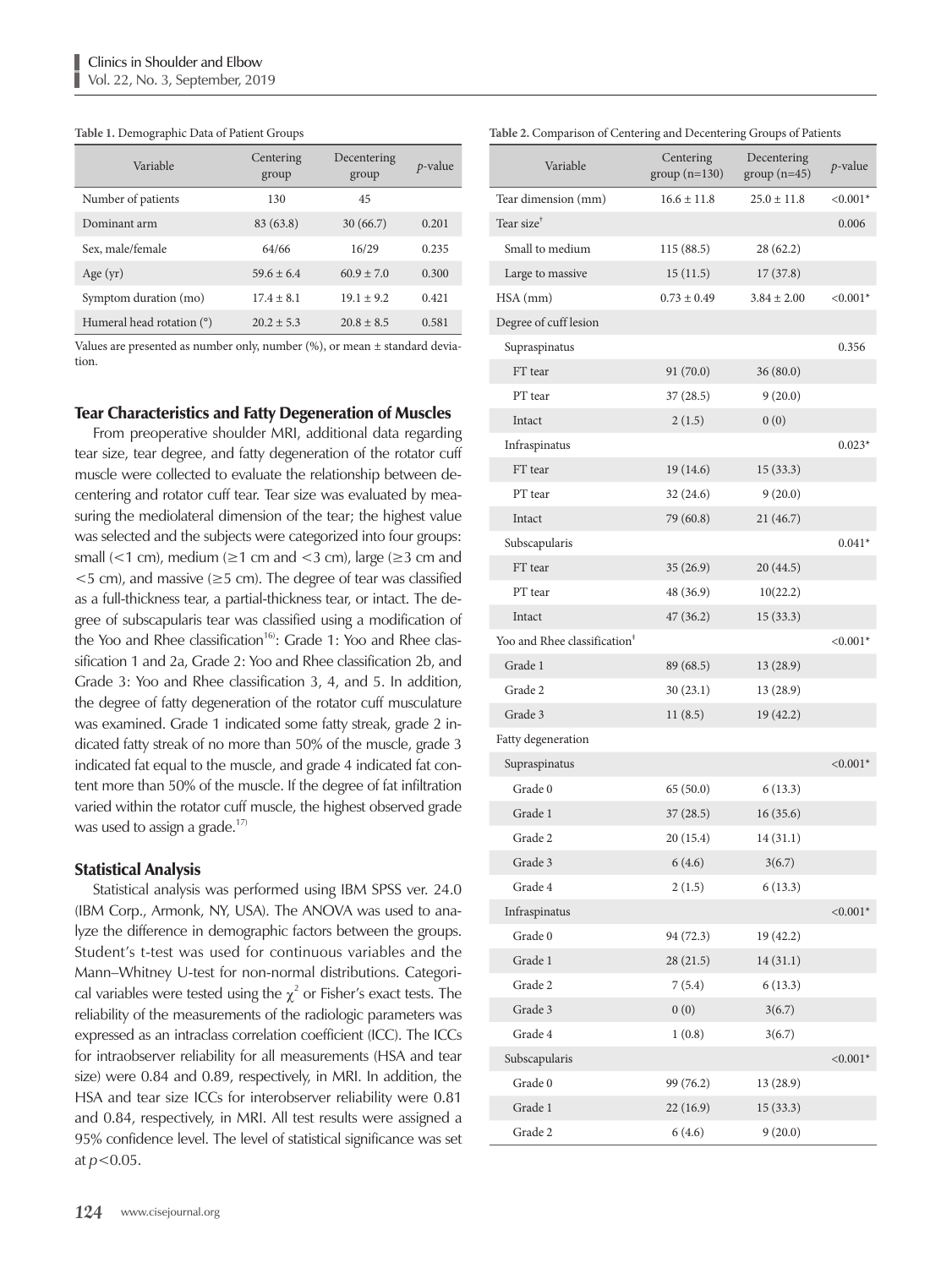**Table 2.** Continued

| Variable | Centering<br>$group(n=130)$ | Decentering<br>$group(n=45)$ | $p$ -value |
|----------|-----------------------------|------------------------------|------------|
| Grade 3  | 2(1.5)                      | 6(13.3)                      |            |
| Grade 4  | 1(0.8)                      | 2(4.4)                       |            |

Values are presented as mean  $\pm$  standard deviation or number (%). HSA: humeral–scapular alignment, FT: full-thickness, PT: partial-thickness. \*Indicate statistical significance (*p*<0.05). † Evaluated by measuring the mediolateral dimension; small (<1 cm), medium (≥1 cm and <3 cm), large (≥3 cm and <5 cm), and massive ( $\ge$ 5 cm). <sup>‡</sup>The degree of subscapularis tear was classified using a modification of the Yoo and Rhee classification<sup>16)</sup> (Grade 1: Yoo and Rhee classification 1 and 2a, Grade 2: Yoo and Rhee classification 2b, Grade 3: Yoo and Rhee classification 3, 4, and 5).

## **Results**

A total of 175 patients (80 males, 95 females; mean age: 59.7  $\pm$  6.5 years old), satisfied the inclusion criteria and were selected as study subjects. Among the 175 subjects, decentering was present in 45 cases (25.7%) and centering was present in 130 cases (74.3%).

## Differences in Causes of Decentering in the Two Study **Groups**

The average tear size was  $25.0 \pm 11.8$  mm in the decentering group and  $16.6 \pm 11.8$  mm in the centering group, a significant difference (*p*<0.001). In the decentering group, there were 28 cases (62.2%) of small and medium-sized rotator cuff tears and 17 cases (37.8%) of large and massive rotator cuff tears. In the centering group, there were 115 cases (88.5%) of small and medium-sized rotator cuff tears and 15 cases (11.5%) of large and massive rotator cuff tears ( $p$ =0.006). With regard to the tear degree of each rotator cuff tendon, tears of the supraspinatus were not significantly different between the centering and decentering groups  $(p=0.356)$ , but the degrees of the infraspinatus and subscapularis tendon tears were significantly different between the two groups ( $p=0.023$ ,  $p=0.041$ , respectively). Based on the modified Yoo and Rhee classification, in the centering group, 89 patients (68.5%) were grade 1, 30 patients (23.1%) were grade 2, and 11 patients (8.5%) were grade 3, while in the decentering group, 13 patients (28.9%) were grade 1, 13 patients (28.9%) were grade 2, and 19 patients (42.2%) were grade 3. There was a significant difference in modified Yoo and Rhee classifications between the two groups (*p*<0.001). Levels of fatty degeneration of the supraspinatus, infraspinatus, and subscapularis in the centering and decentering groups were significantly different (*p*<0.001, *p*<0.001, *p*<0.001, respectively; Table 2). The decentering group had a higher incidence of the high degree of fatty degeneration in each rotator cuff tendon compared to that of the centering group (Table 2).

To concentrate our investigation on differences in patients with smaller tears, we analyzed patients with small to medium rotator cuff tears. Among those patients, the modified Yoo and Rhee classifications of the subscapularis were significantly different between the two groups ( $p$ <0.001). In addition, fatty degeneration of the subscapularis was significantly different between the two groups (*p*=0.011). However, levels of fatty degeneration of the supraspinatus and infraspinatus muscles were not different between the two groups (*p*=0.082, *p*=0.055, respectively) (Table 3).

## **Discussion**

An important finding in the present study was that posterior decentering occurrence increases as the rotator cuff tear size increases and that decentering is also related to the degree of subscapularis tendon tear and to the amount of fatty degeneration of the rotator cuff muscles. Posterior decentering of the humeral head is not uncommon and may be observed in daily clinical practice. Yun et al.<sup>15)</sup> reported that posterior decentering can present without clinical shoulder instability or a history of shoulder dislocation; in that study accounting for 18.4% of its prevalence. In the present study, posterior decentering was present in 13.3% of patients with rotator cuff tear. When rotator cuff tear occurs and the force couples are damaged, translation may occur in the coronal or transverse plane.<sup>12)</sup> In a biomechanical study, Su et al. $9,10)$  reported that cutting of more than half of the infraspinatus leads to significantly greater posterosuperior translation, and the infraspinatus is a major restraint against posterosuperior translation in rotator cuff tears. In the present study, the mean tear size was  $25.0 \pm 11.8$  mm in the decentering group and 16.6  $\pm$  11.8 mm in the centering group. Large and massive cuff tears were observed in 17 cases (37.8%) in the decentering group, but in only 15 cases (11.5%) in the centering group. Moreover, fatty degeneration of rotator cuff muscles was significantly different between the two groups; increased levels of fatty degeneration of the supraspinatus, infraspinatus, and subscapularis were present in the decentering group compared to the levels in the centering group (*p*<0.001). This finding suggests that fatty degeneration, as well as tear size, can be associated with posterior decentering. Yun et al.,<sup>15)</sup> in their radiologic evaluation study, also reported that the degrees of fat infiltration of the supraspinatus, infraspinatus, and teres minor muscles observed in the patients' groups with posterior decentering were significantly higher than those in the normal control group.

The subscapularis tendon is important in shoulder stability. Blasier et al.<sup>18)</sup> reported that the subscapularis provided more resistance to posterior glenohumeral subluxation than that from the supraspinatus and the infraspinatus-teres minor complex. In our study, a significant difference between the decentering and centering groups was observed in the degree of the subscapularis tendon tear and in the amount of fatty degeneration  $(p=0.041)$ , *p*<0.001, respectively). We modified the Yoo and Rhee classifi-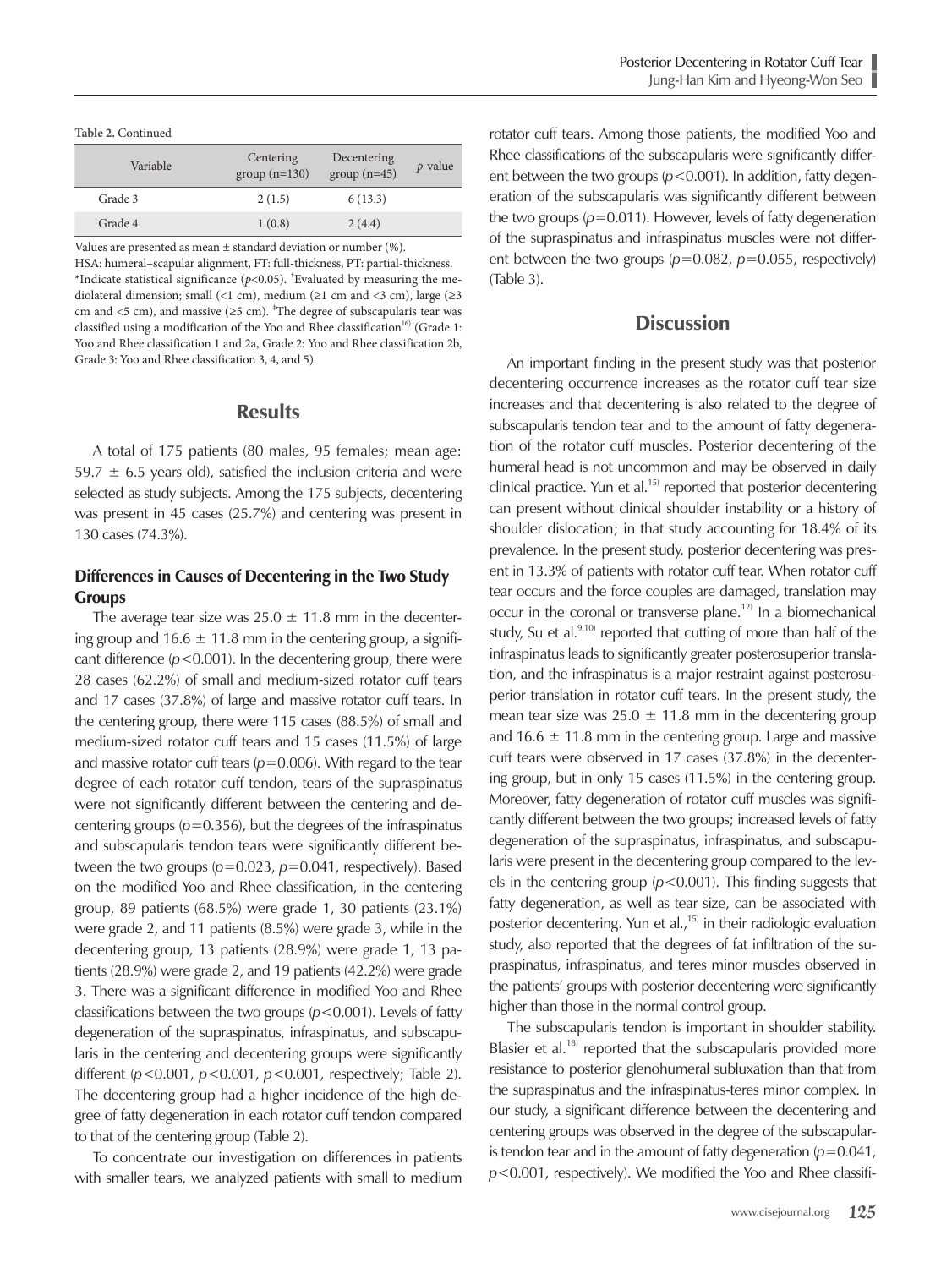| Variable                                 | Centering group<br>$(n=115)$ | Decentering<br>$group(n=28)$ | $p$ -value |
|------------------------------------------|------------------------------|------------------------------|------------|
| Tear size (mm)                           | $13.3 + 7.2$                 | $15.4 \pm 8.2$               | 0.184      |
| HSA (mm)                                 | $0.71 \pm 0.46$              | $3.68 \pm 1.91$              | $< 0.001*$ |
| Degree of cuff lesion                    |                              |                              |            |
| Supraspinatus                            |                              |                              | 0.780      |
| FT tear                                  | 77 (67.0)                    | 19 (67.9)                    |            |
| PT tear                                  | 36(31.3)                     | 9(32.1)                      |            |
| Intact                                   | 2(1.7)                       | 0                            |            |
| Infraspinatus                            |                              |                              | 0.307      |
| FT tear                                  | 9(7.8)                       | $\boldsymbol{0}$             |            |
| PT tear                                  | 29(25.2)                     | 8(28.6)                      |            |
| Intact                                   | 77 (67.0)                    | 20(71.4)                     |            |
| Subscapularis                            |                              |                              | 0.548      |
| FT tear                                  | 24 (20.9)                    | 8(28.6)                      |            |
| PT tear                                  | 44 (38.3)                    | 8(28.6)                      |            |
| Intact                                   | 47(40.9)                     | 12(42.8)                     |            |
| Yoo and Rhee classification <sup>†</sup> |                              |                              | $< 0.001*$ |
| Grade 1                                  | 85 (73.9)                    | 10(35.7)                     |            |
| Grade 2                                  | 22(19.1)                     | 8(28.6)                      |            |
| Grade 3                                  | 8(7.0)                       | 10(35.7)                     |            |
| Fatty degeneration                       |                              |                              |            |
| Supraspinatus                            |                              |                              | 0.082      |
| Grade 0                                  | 63(54.8)                     | 6(21.4)                      |            |
| Grade 1                                  | 34 (29.6)                    | 13 (46.4)                    |            |
| Grade 2                                  | 17(14.8)                     | 9(32.2)                      |            |
| Grade 3                                  | 1(0.9)                       | 0                            |            |
| Grade 4                                  | $\boldsymbol{0}$             | $\boldsymbol{0}$             |            |
| Infraspinatus                            |                              |                              | 0.055      |
| Grade 0                                  | 89 (77.4)                    | 17(60.7)                     |            |
| Grade 1                                  | 22(19.1)                     | 11 (39.3)                    |            |
| Grade 2                                  | 4(3.5)                       | $\boldsymbol{0}$             |            |
| Grade 3                                  | $\boldsymbol{0}$             | $\boldsymbol{0}$             |            |
| Grade 4                                  | $\boldsymbol{0}$             | $\boldsymbol{0}$             |            |
| Subscapularis                            |                              |                              | $0.011*$   |
| Grade 0                                  | 93 (80.9)                    | 10(35.7)                     |            |
| Grade 1                                  | 16(13.9)                     | 10(35.7)                     |            |
| Grade 2                                  | 4(3.5)                       | 4(14.3)                      |            |
| Grade 3                                  | 2(1.7)                       | 4(14.3)                      |            |
| Grade 4                                  | $\boldsymbol{0}$             | $\boldsymbol{0}$             |            |

**Table 3.** Comparison of Centering and Decentering Group in Small to Medium Rotator Cuff Tear Patients

Values are presented as mean  $\pm$  standard deviation or number (%). HSA: humeral–scapular alignment, FT: full-thickness, PT: partial-thickness. \*Indicate statistical significance ( $p$ <0.05). <sup>†</sup>The degree of subscapularis tear was classified using a modification of the Yoo and Rhee classification<sup>16)</sup> (Grade 1: Yoo and Rhee classification 1 and 2a, Grade 2: Yoo and Rhee classification 2b, Grade 3: Yoo and Rhee classification 3, 4, and 5).

cation<sup>16)</sup> for ease of analysis and reclassified the cases into three grades. There was a significant increase in grade level in the decentering group (*p*<0.001). This result showed that posterior decentering became more frequent with an increase in the subscapularis lesion grade.

Because patients with large and massive cuff tear had a high propensity for concomitant subscapularis tendon tear, we restricted our analysis of tear size by examining only small and medium-sized rotator cuff tears and reanalyzing the differences in subscapularis tendon tear and degree of fatty degeneration between the two groups. Interestingly, even in the small and medium-sized rotator cuff tear patients, decentering was present in 28 (19.6%) of the 143 cases; the degree of subscapularis fatty degeneration was also significantly different between the two groups of patients with small and medium-sized rotator cuff tear (*p*=0.011). Moreover, with an increase in subscapularis tendon tear, posterior decentering development was more common.<sup>15)</sup> These results are in line with those in other biomechanical studies that showed that the superior half of the subscapularis significantly alters shoulder biomechanics and leads to increased glenohumeral translation.<sup>9,10)</sup>

This study has some limitations. First, even though we included all patients who were treated within a specific period to correct for selection bias as much as possible, the results are still from a retrospective study of a relatively small patient group. Based on that limitation, a well-designed prospective study with additional randomization is needed. Second, the tear measurement unit was quite small; thus, the results may include measurement error, which might affect the statistical detection of differences when comparing values. To reduce such error, we used a software program that could provide precise measurements.

## Conclusion

Posterior decentering was present in 23.0% of the patients with a rotator cuff tear and may not be an uncommon finding. Posterior decentering can occur as rotator cuff tear size increases, but it can also develop in patients with small and mediumsized rotator cuff tears. Decentering was related to tear size and to fatty degeneration of the rotator cuff muscles, especially in cases with subscapularis lesions.

## References

- 1. Hoenecke HR Jr, Tibor LM, D'Lima DD. Glenoid morphology rather than version predicts humeral subluxation: a different perspective on the glenoid in total shoulder arthroplasty. J Shoulder Elbow Surg. 2012;21(9):1136-41. doi: 10.1016/ j.jse.2011.08.044.
- 2. Hussey MM, Steen BM, Cusick MC, et al. The effects of glenoid wear patterns on patients with osteoarthritis in total